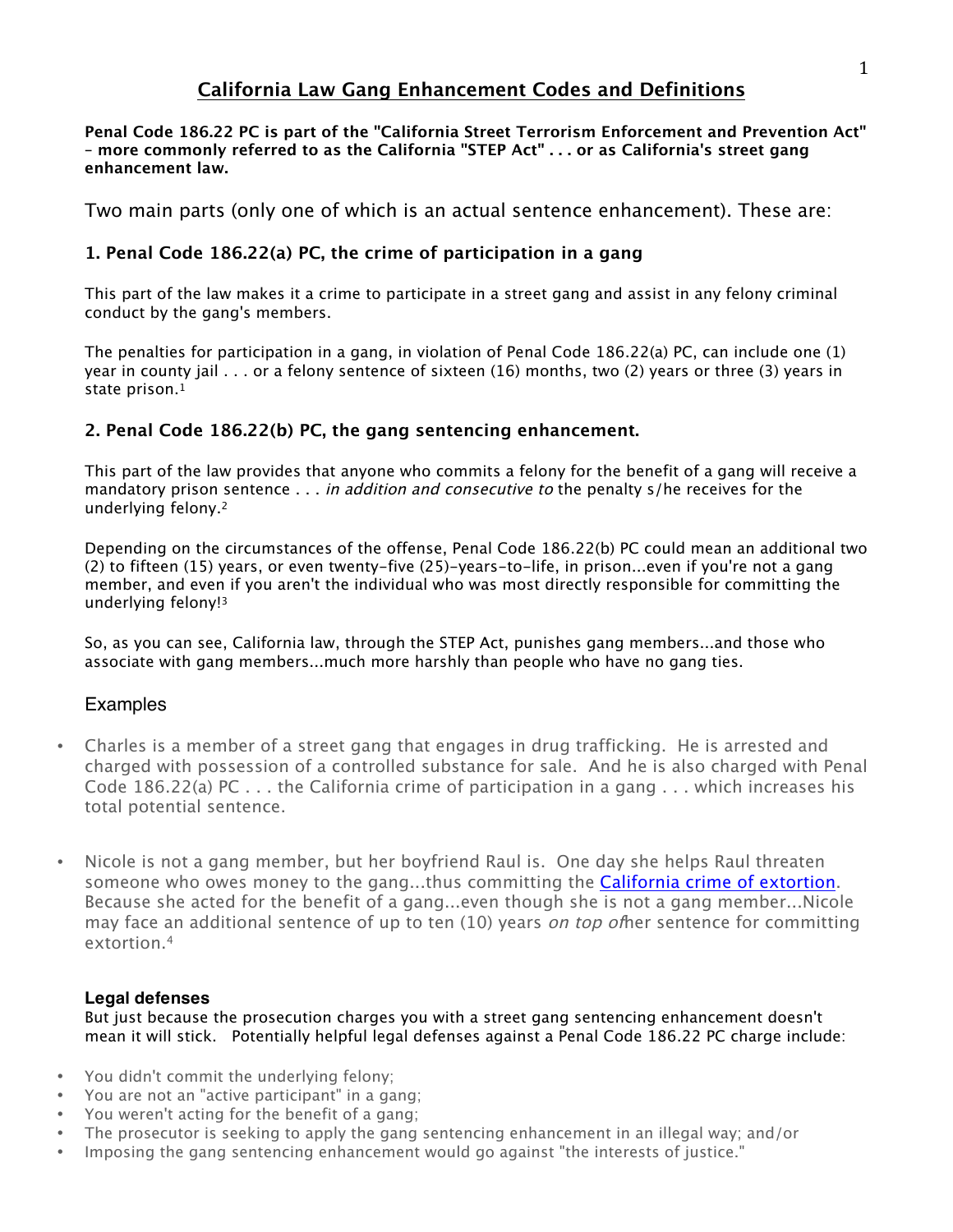#### **1. The Legal Definition of the Crime of "Participation in a Gang" (Penal Code 186.22(a) PC)**

Penal Code 186.22(a) PC legal definition of the California crime of "participation in a gang."6

In order to convict you of the offense of "participation in a street gang" under the STEP Act, a California prosecutor must prove the following three facts (otherwise known as "elements of the crime"):

- 1. You "actively participated" in a criminal street gang;
- 2. You knew that the gang's members engaged in a pattern of criminal gang activity; AND
- 3. You willfully assisted, furthered, or promoted felonious (felony) criminal conduct by gang members.

**"Actively participated"** Under California's gang enhancement law, you are considered to have "actively participated" in gang activities if you participated in those activities in a way that is not merely passive, or in name only. You can be considered to have been an active participant in a gang even if

- you didn't devote all or a substantial part of your time to the gang,
- you weren't a leader of the gang, and
- you weren't even an active member of the gang.<sup>8</sup> Example: Juan is arrested for committing an armed California robbery (a California felony).

Police recognize Juan as someone they have frequently seen associating with known members of a local street gang. Juan has also admitted to police that he "kicks back" with the gang sometimes . . . even though he is not a member. Also, the robbery Juan committed resembles other robberies members of that gang have committed in the neighborhood.

Because of this, Juan is considered to have actively participated in the gang...and is convicted of Penal Code 186.22(a) PC as well as robbery.9

#### **"Criminal street gang"** A "criminal street gang" is defined as any organization or group of three (3) or more people that:

- 1. has a common name or identifying sign or symbol,
- 2. has, as one of its primary activities, the commission of one of a long list of California criminal offenses, and
- 3. whose members have engaged in a "pattern of criminal gang activity"...either alone or together.10

#### The definition of a "pattern of criminal gang activity" in California's gang sentencing enhancement law is extremely complicated.<sup>11</sup> But, put very simply, it means:

- the commission of two (2) or more crimes from a specific list,
- on two (2) or more separate occasions or by two (2) or more people,
- within three (3) years of each other, and
- with at least one crime committed after September 1988.<sup>12</sup> And though it may seem odd, it isn't necessary for the prosecution to prove that these offenses were even gang-related.13

The list of criminal offenses that can establish a "pattern of criminal gang activity" . . . and thus that a group is a "criminal street gang" . . . is quite long. It includes such common offenses as:

• Robbery,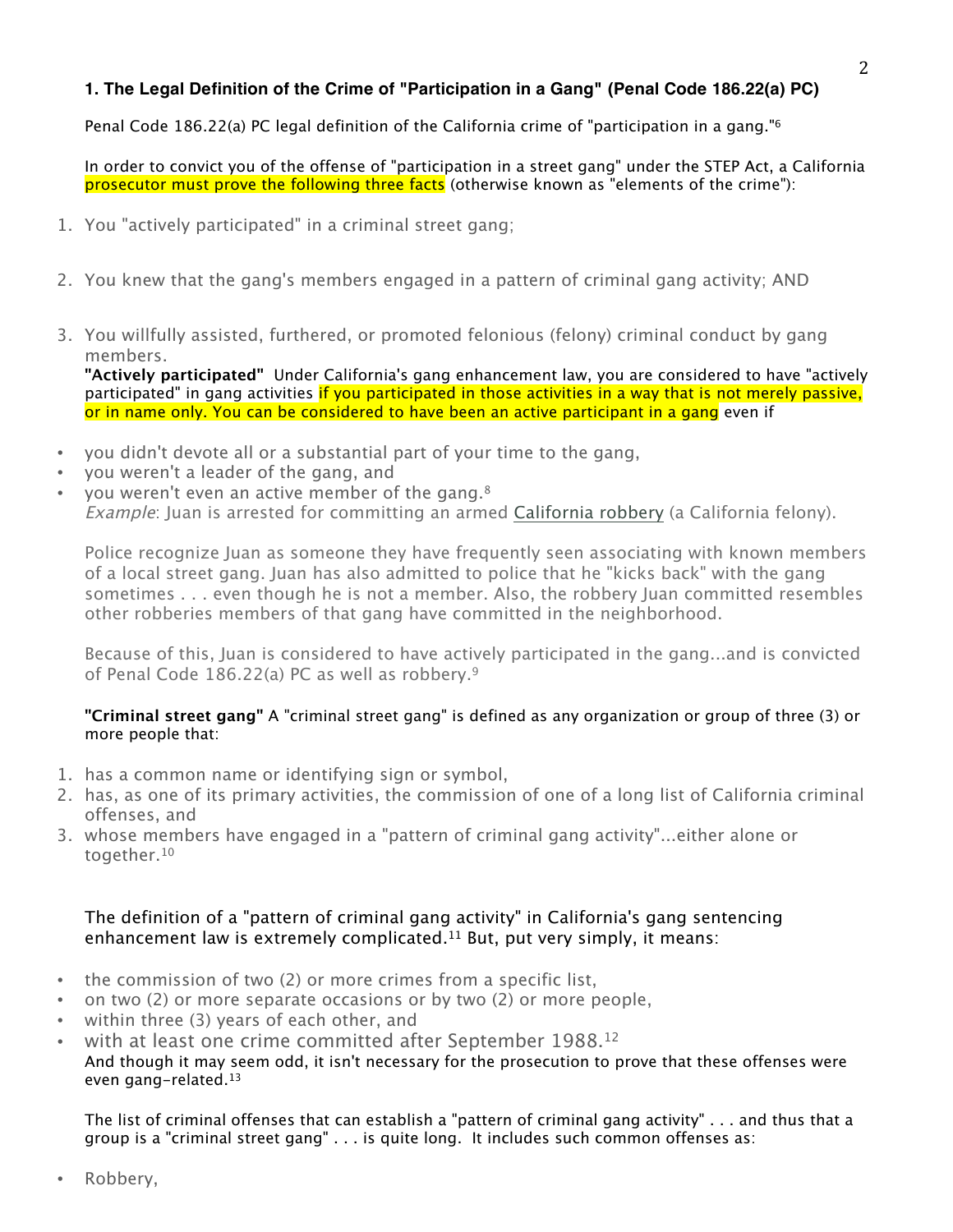- Numerous drug offenses, including transportation and sale, possession for sale, and manufacture of drugs,
- Drive-by shootings,
- Vandalism, but only if it is chargeable as a felony,
- Assault with a deadly weapon, and
- Murder.<sup>14</sup>

Example: A group of teenage boys from a neighborhood called Hidden Woods form a group that they call the HW Taggers. They come up with an identifying logo and spray-paint this logo all over nearby neighborhoods...thus committing the crime of California vandalism...but don't engage in any other criminal activity.

The damage done by the HW Taggers' graffiti turns out to fairly cheap to repair . . . . which means that they have only committed misdemeanor vandalism.15 Because only felony vandalism counts to establish a pattern of criminal gang activity, the HW Taggers do not quality as a criminal street gang.

# **"Assisted, furthered or promoted" gang criminal activity**

In order to prove that you "assisted, furthered or promoted" felony criminal conduct by a gang, the prosecutor must prove that you either:

- 1. directly and actively committed a felony in California law, or
- 2. aided and abetted a felony.<sup>16</sup>

In addition, in order for you to be convicted of the crime of "participation in a gang" under Penal Code 186.22(a) PC, it must be true that you committed...or aided and abetted...a felonywith other gang members. If you commit a felony on your own, you cannot be convicted under this section of California's gang enhancement law.17

(However, even if you acted alone, you may still be subject to the criminal street gang sentencing enhancement under Penal Code 186.22(b) PC...which we discuss further in Section 2 below<sup>18</sup>.

Example: Joe is a member of a well-known gang. One night he commits an attempted robbery by himself. Members of his gang regularly commit robberies in order to intimidate other members of the community.

Joe may be charged with attempted robbery and may receive a gang sentencing enhancement...but he is NOT guilty of the separate crime of "participation in a gang" for this robbery. This is because he acted alone, rather than together with other gang members.<sup>19</sup>

## **1.1. Penalties for the crime of "participation in a gang"**

The offense of participation in a gang under Penal Code 186.22(a) PC is a wobbler in California law. This means that the prosecutor may choose to try it as either a misdemeanoror a felony.20

The maximum sentence if you are convicted of Penal Code 186.22(a) PC as a misdemeanor is one (1) year in county jail. You may also receive a fine of up to one thousand dollars  $($1,000).<sup>21</sup>$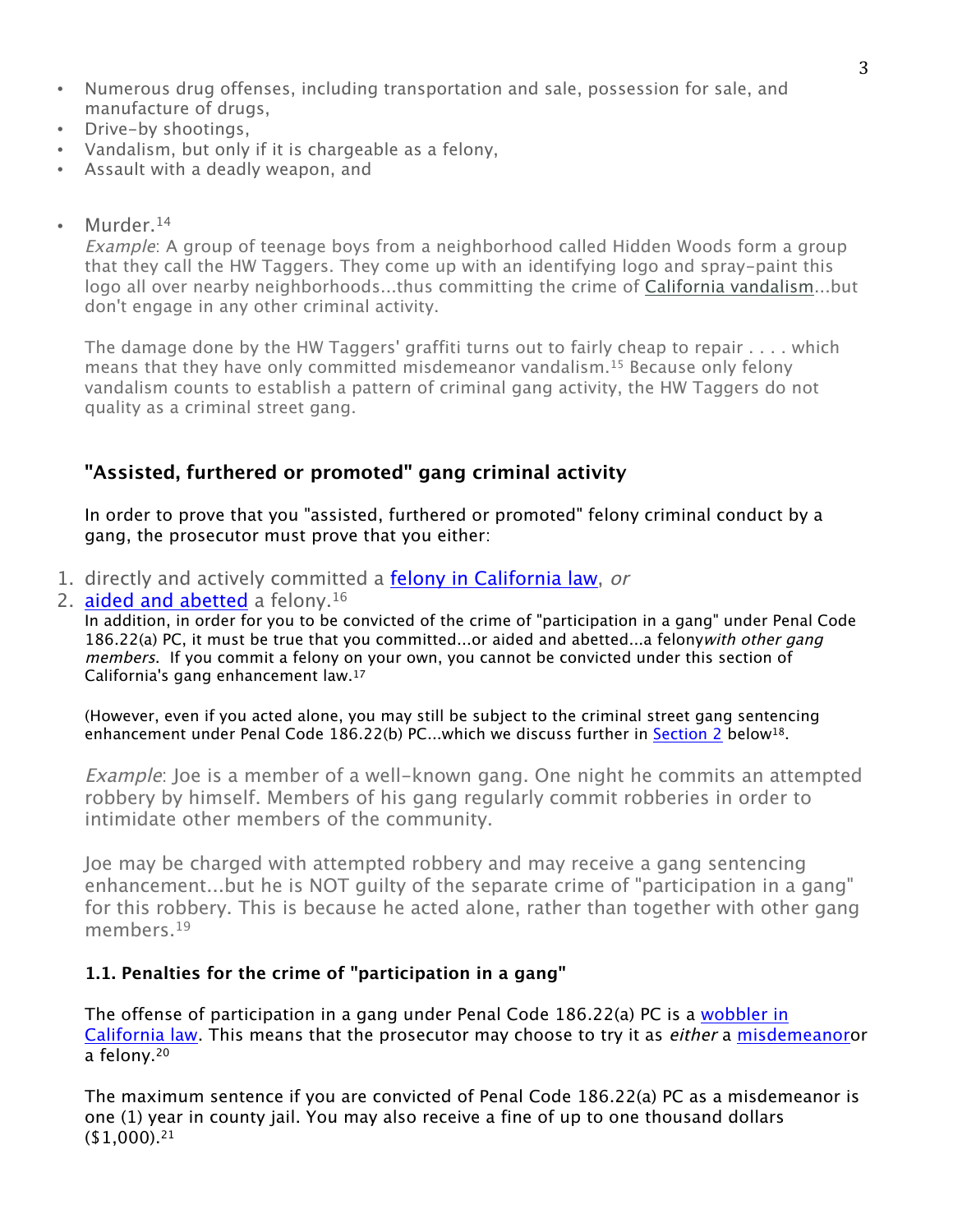If you are convicted of participation in a gang as a felony, you may face sixteen (16) months, two (2) years, or three (3) years in the California State Prison.<sup>22</sup> You may also receive a fine of up to ten thousand dollars (\$10,000).<sup>23</sup>

#### **2. The California Gang Sentencing Enhancement (Penal Code 186.22(b) PC)**

Penal Code 186.22(b) PC sets forth the actual California criminal gang sentencing enhancement.<sup>24</sup>

The way the street **gang sentencing** enhancement under the STEP Act works is this:

if you are convicted of a California crime, you will receive an enhanced sentence . . . ASSUMING the prosecutor can prove all of the "elements" of the sentencing enhancement.

## These elements are:

- 1. You committed . . . or attempted . . . the crime for the benefit of, at the direction of, or in association with a criminal street gang; and
- 2. When you committed the crime, you *intended* to assist, further, or promote criminal conduct by members of the gang.25

Of course, you also must be convicted of the underlying crime . . . which means the prosecutor must prove all the elements of that crime as well.26

#### Importantly, there is no requirement that you be an "active participant" in a gang at the time when you committed the crime.27

Example: Ramon is not a member of the well-known Norteno gang, but several of his friends are. One day, he and his friends throw a bottle at a car that is driven by an off-duty police officer. When the officer attempts to detain them, Ramon and his friends begin beating him...committing the crime of battery on a police officer.

Ramon is convicted and sentenced for that crime . . . and also receives a street gang sentencing enhancement. It doesn't matter that he wasn't a current active member of the Norteno gang, because the prosecutor proves that he committed the crime in order to assist his friends—who are gang members—in their criminal conduct.<sup>28</sup>

How much will the criminal street gang sentencing enhancement increase your sentence for a particular crime? That depends on what the underlying crime is.

## **2.1. "Generic" felonies**

The general rule is that...if you are convicted of a felony and the STEP Act gang enhancement applies . . . you will receive an additional prison term of two (2), three (3), or four (4) years.

This term is served *in addition and consecutive to* the penalty you receive for the underlying felony (as well as any additional charges).

However, there are numerous exceptions to this general rule.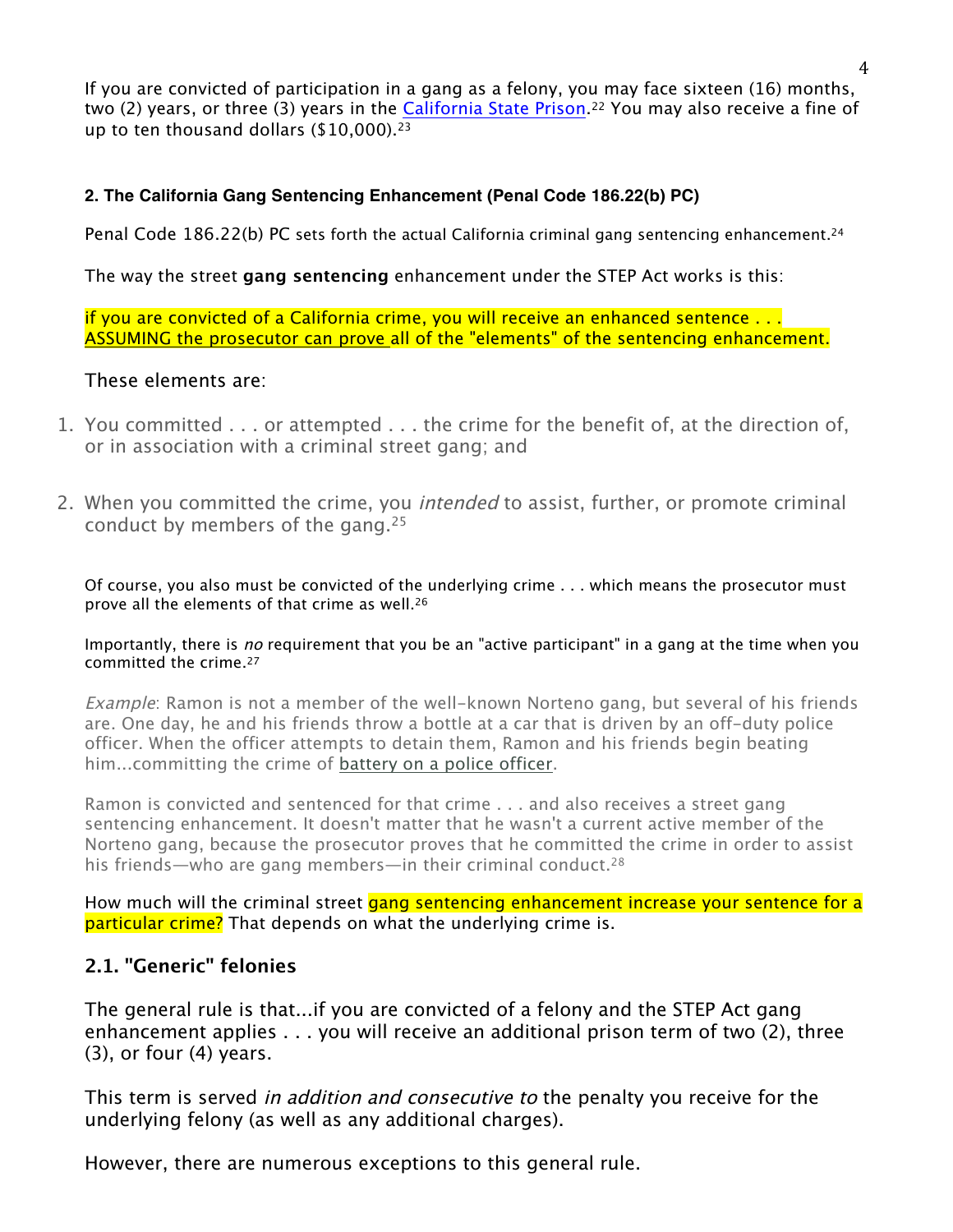# **2.2. "Serious" felonies**

If the underlying felony to which the Penal Code 186.22(b) enhancement applies is a so-called "serious" felony, the additional prison term will be five  $(5)$  years.<sup>31</sup>

There are over 42 types of California serious felonies.Examples include but are not limited to:

- Penal Code 246 PC, California's law against shooting at an inhabited dwelling or occupied car,
- certain California drug crimes,
- assault with a deadly weapon by a prison inmate,
- Penal Code 245(a)(1) PC assault with a deadly weapon against a peace officer,
- Penal Code 245(a)(2) PC assault with a firearm against a peace officer or firefighter, and
- Penal Code 422 PC California's law against making criminal threats.  $32$

# **2.3. "Violent" felonies**

If the underlying felony to which the Penal Code 186.22(b) enhancement applies is a so-called "violent" felony, committed in connection with a street gang . . . then the additional prison term will be ten (10) years.

The list of crimes that count as "violent" felonies in California is also long—well over 20. Examples include (but are not limited to):

- Penal Code 187 PC murder,
- any felony in which the defendant inflicts great bodily injury upon a victim,
- Penal Code 203 and 205 PC, California's mayhem laws, andspecific California sex crimes.

# **2.4. Specific felonies**

**Finally**, Penal Code 186.22(b) PC sets out a few specific felonies that . . . if committed with the intent to assist or promote a gang will lead to an even longer gang sentencing enhancement.

If the underlying felony that you are convicted of is:

- Penal Code 213 PC home invasion robbery,
- Penal Code 215 PC California carjacking,
- a felony violation of Penal Code 246 PC, California's law against shooting at an inhabited dwelling or occupied car, or
- Penal Code 12022.55 PC discharging a firearm from a motor vehicle (more commonly referred to as a "drive-by" shooting that causes death or great bodily injury,

then you face an additional fifteen (15) years to life in the California state prison.<sup>35</sup>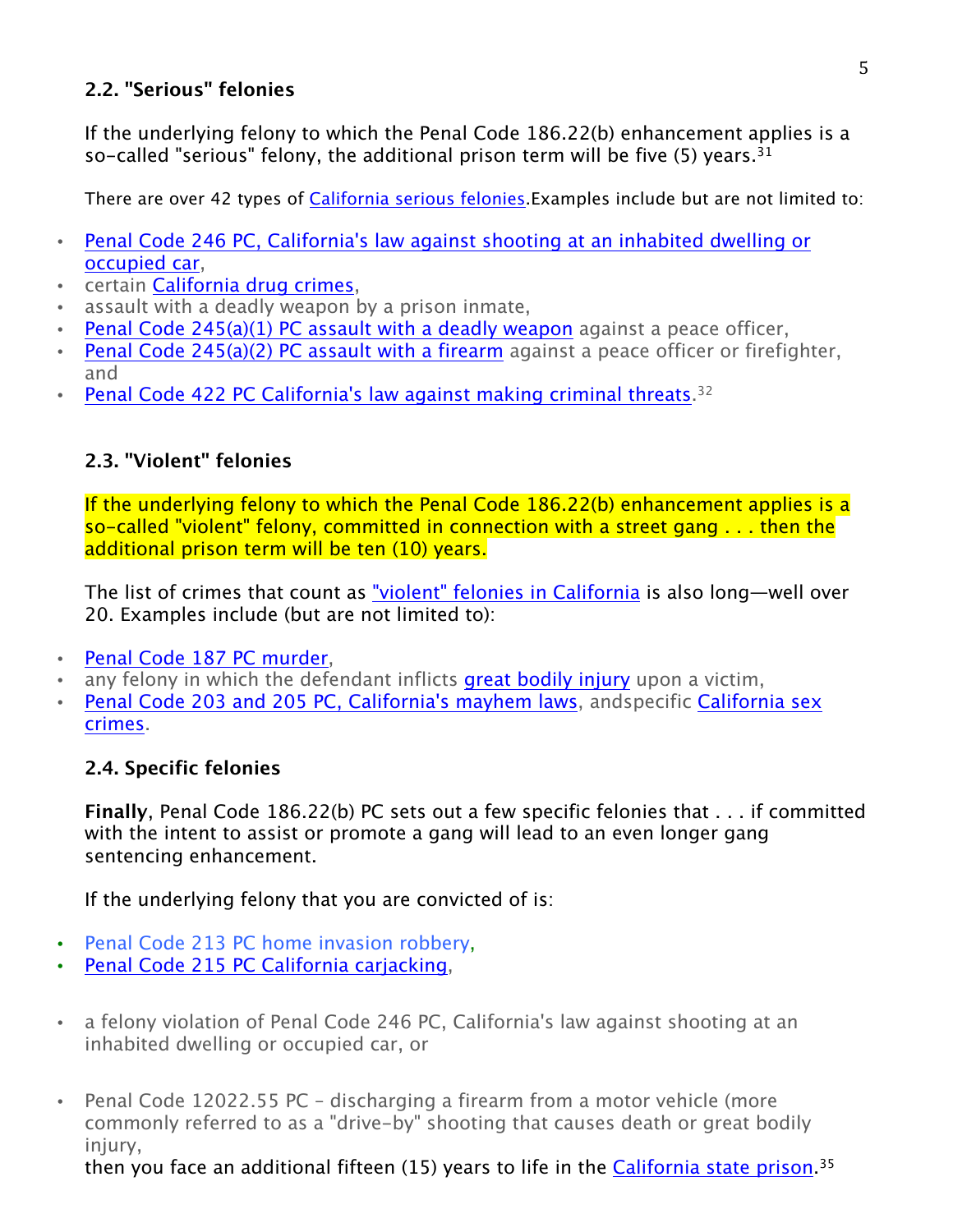If you are convicted of either:

- Penal Code 518 PC extortion committed by force or fear, or
- Penal Code 136.1 PC dissuading a witnesss,

then you face seven (7) years to life in the state prison.

And, finally, if your underlying conviction is for a felony that is punishable by life imprisonment, you will be sentenced to a life term. And in this case, you will not earn credit towards your California parole eligibility until you have served a minimum of fifteen  $(15)$  years.<sup>37</sup>

#### **2.5. Misdemeanors**

Penal Code 186.22(d) PC provides one more way that criminal gang involvement can increase your sentence for a particular crime.

This part of California's gang enhancement law allows the prosecution to turn any misdemeanor crime into a felony . . . if the misdemeanor is committed:

- 1. for the benefit of, at the direction of, or in association with any criminal street gang, and
- 2. with the specific intent to promote, further, or assist in criminal conduct by gang members.<sup>38</sup> This means that . . . instead of the normal maximum misdemeanor sentence of one (1) year in county jail  $\ldots$  you may face one (1), two (2) or three (3) years in state prison.<sup>39</sup>

Example: Tony waves around a gun in front of a rival gang member and calls out the name of a gang he belongs to as he does so.

He is arrested for violating Penal Code 417 PC, California's "brandishing a weapon" law – ordinarily a misdemeanor. But prosecutors may be able to charge Tony with Penal Code 417 PC as a felony because he committed the offense for the benefit of his gang.

However, if prosecutors elect this option, they are not allowed to then take the "new" felony and add one of the enhancements under Penal Code 186.22(b) PC.40

In other words, the sentence for a felony that has been converted from a misdemeanor cannot also include the normal street gang sentencing enhancement. California courts have recognized that that would be far too harsh a penalty.41

## **2.6. Other sentencing considerations**

#### **Offense took place in a school zone**

In addition to the gang sentencing enhancement calculations described above, under the STEP Act, judges will also look at whether the underlying offense took place

1. in a "school zone" (that is, on the campus of ... or within one thousand (1,000) feet of . . . a public or private school),